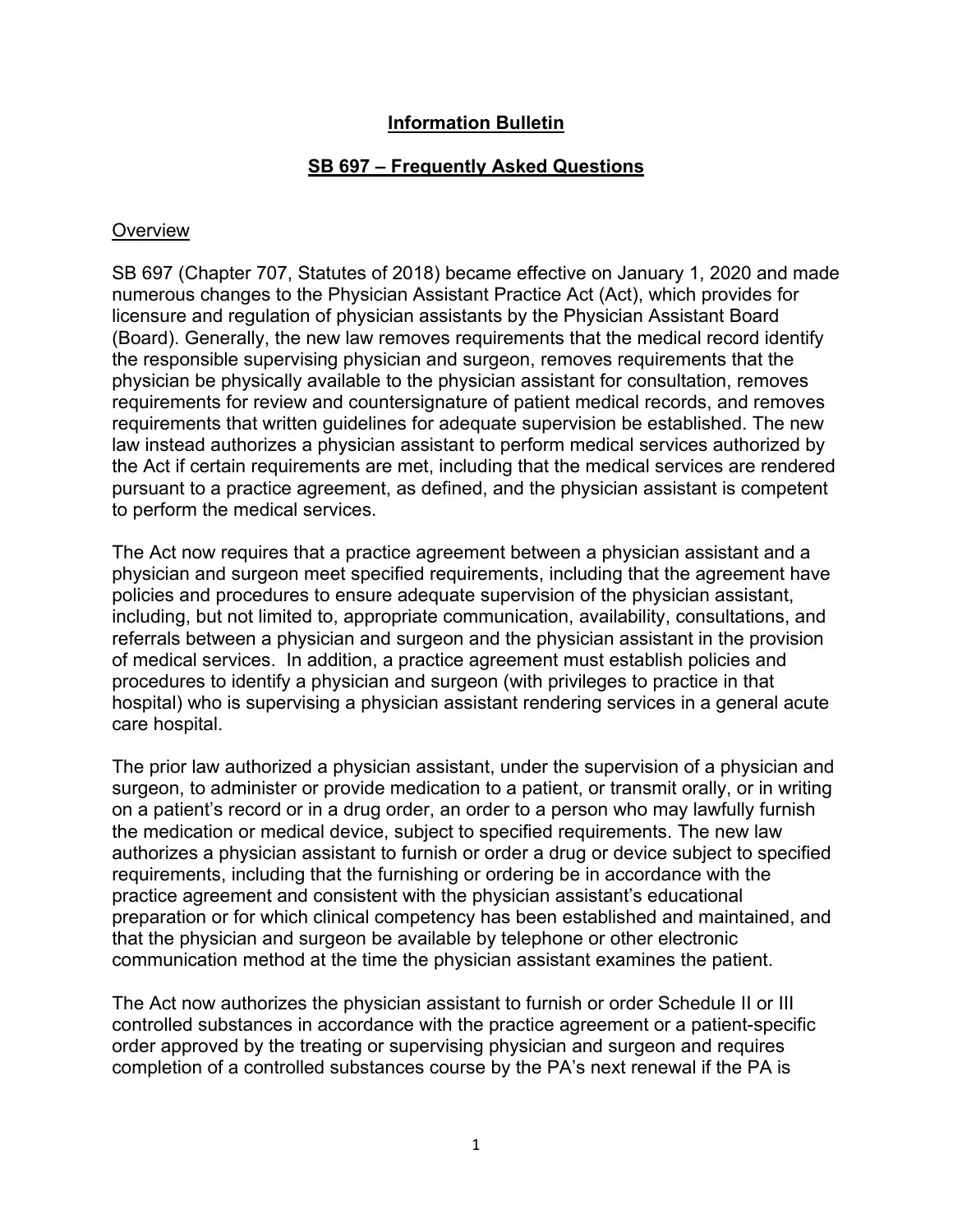authorized by a practice agreement to furnish Schedule II controlled substances and if the PA has a DEA registration.

In addition, the new law provides that any reference to a "delegation of services agreement" in any other law means "practice agreement," as defined. The Act now provides that supervision does not require the supervising physician and surgeon to be physically present, but does require adequate supervision as agreed to in the practice agreement and does require that the physician and surgeon be available by telephone or other electronic communication method at the time the physician assistant examines the patient. However, the Act also prohibits this provision from being construed as prohibiting the Board from requiring the physical presence of a physician and surgeon as a term or condition of a PA's reinstatement, probation, or imposing discipline.

For more detailed information and to review the exact text of this new legislation, a copy of SB 697 is included with this information bulletin at:

[http://leginfo.legislature.ca.gov/faces/billNavClient.xhtml?bill\\_id=201920200SB697.](http://leginfo.legislature.ca.gov/faces/billNavClient.xhtml?bill_id=201920200SB697)

The Board is providing the following information in response to questions received:

# Practice Agreement

# 1. **What is a practice agreement?**

The practice agreement replaces the delegation of services agreement. The practice agreement is a written agreement developed through collaboration among one or more physicians and surgeons ("physician") and one or more physician assistants (PA). The practice agreement defines the medical services the PA is authorized to perform pursuant to Business and Professions Code (BPC) section 3502 and grants approval for the physicians and surgeons on the staff of an "organized health care system"<sup>[1](#page-1-0)</sup> to supervise one or more PAs in an organized health care system. (See BPC, § 3501, subd. (k).).

The practice agreement must include provisions that address the following:

- (1) The types of medical services a physician assistant is authorized to perform,
- (2) Policies and procedure to ensure adequate supervision of the PA,
- (3) The methods for continuing evaluation of the competency and qualifications of the PA,

<span id="page-1-0"></span> $\overline{1}$ <sup>1</sup> Under the new law, an "organized health care system" includes a licensed clinic, an outpatient setting, a health facility, an accountable care organization, a home health agency, a physician's office, a professional medical corporation, a medical partnership, a medical foundation, and any other entity that lawfully provides medical services (see BPC, § 3501, subd. (j)).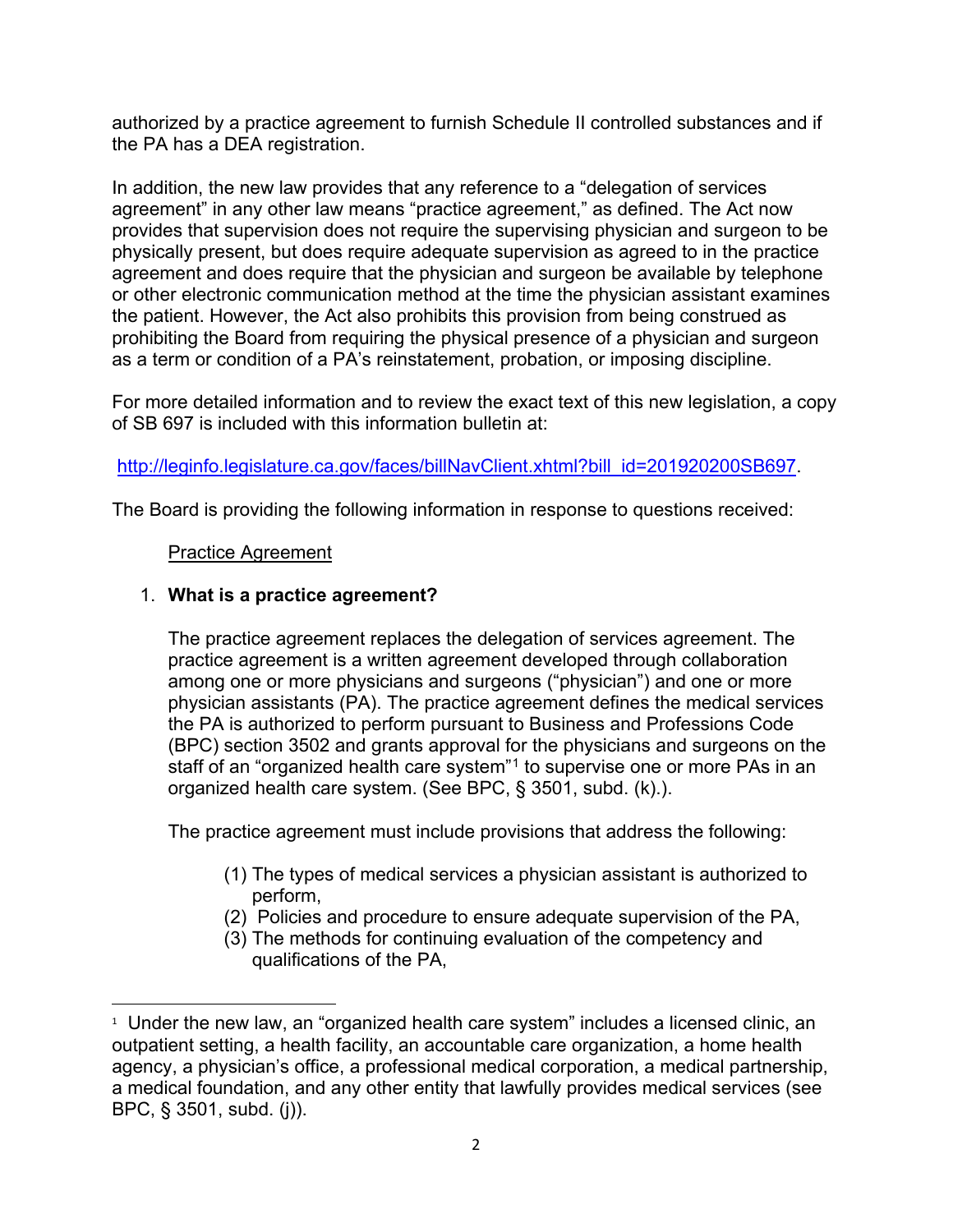- (4) The furnishing or ordering of drugs or devices by a PA pursuant to Section 3502.1 (see answer to Question No. 5); and,
- (5) Any additional provisions agreed to by the PA and the supervising physician. (See BPC, § 3502.3, subd. (a)(1).)

The practice agreement must be signed by the PA and one or more physicians or a physician who is authorized to approve the practice agreement on behalf of the staff of the physicians on the staff of an organized health care system. (See BPC, § 3502.3, subd. (a)(2).)

### **2. Will the Board be publishing a sample/template practice agreement on its website?**

No, not at this time. Further, the law does not require the Board to approve practice agreements. (BPC, § 3502.3, subd. (a)(5).)

### **3. Can an existing delegation of services agreement be used instead of a practice agreement?**

Yes. Any delegation of services agreement in effect prior to January 1, 2020 shall be deemed to meet the requirements of BPC Section 3502.3. (See BPC, § 3502.3, subd. (a)(3).)

### 4. **What Medical Services is a PA authorized to perform?**

A PA is authorized to perform those medical services described in the practice agreement. The PA must also have the competency to perform the medical services, and the PA's education, training, and experience must have prepared the PA to render the services. (See BPC, § 3502, subd. (a).)

Finally, in addition to any other practices that meet the criteria set forth in the Act or the Board's or the Medical Board of California's regulations, a practice agreement may authorize a PA to do any of the following:

(1) Order durable medical equipment, subject to any limitations set forth in Section 3502 of the Act (particularly competency, education training, and experience), or the practice agreement.

(2) For individuals receiving home health services or personal care services, after consultation with a supervising physician, approve, sign, modify, or add to a plan of treatment or plan of care.

(3) After performance of a physical examination by the PA under the supervision of a physician, certify disability pursuant to Section 2708 of the Unemployment Insurance Code. (See BPC, § 3502.3, subd. (b).)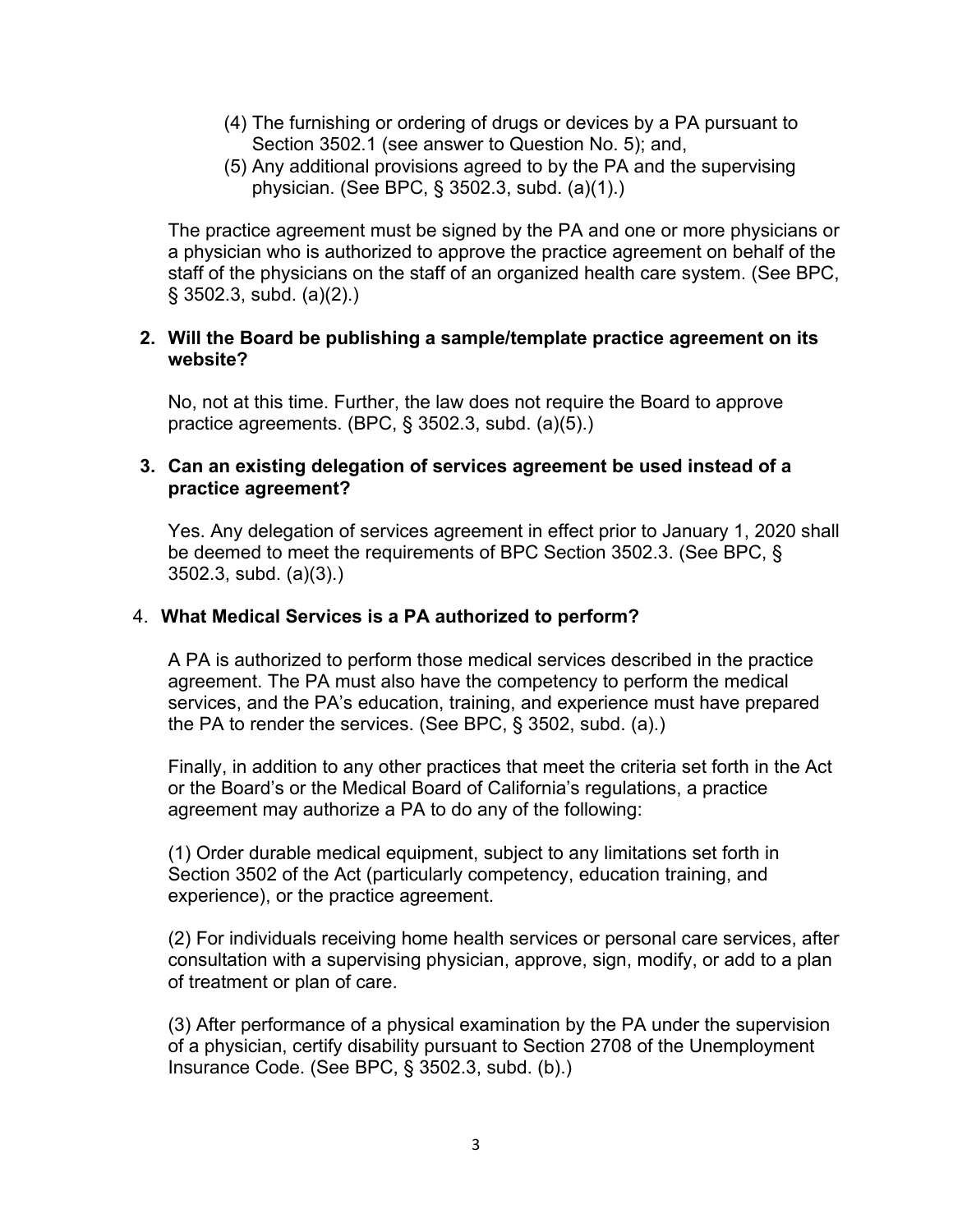**Prescriptions** 

### **5. Are protocols and formularies for controlled substances required?**

No. However, there are still criteria that need to be met to authorize a PA to furnish a controlled substance. A PA may furnish or order only those Schedule II through Schedule V controlled substances under the California Uniform Controlled Substances Act that have been agreed upon in the practice agreement, and consistent with the PA's educational preparation or for which clinical competency has been established and maintained. With respect to Schedules II or III controlled substances, the practice agreement or a patientspecific order approved by the treating or supervising physician can authorize the PA to furnish a Schedule II or III controlled substance. (See BPC, § 3502.1, subds. (a), (d)(1), and (d)(2).)

A practice agreement authorizing a PA to order or furnish a drug or device shall specify all of the following:

- (1) which PA or PAs may furnish or order a drug or device,
- (2) which drugs or devices may be furnished or ordered,
- (3) under what circumstances a drug or device will be furnished,
- (4) the extent of physician supervision,
- (5) the method of periodic review of the PA's competence, including peer review,
- (6) review of the practice agreement (BPC,  $\S$  3502.1, subd. (b)(1); and,
- (7) if the practice agreement authorizes the PA to furnish a Schedule II controlled substance, the practice agreement shall address the diagnosis of the illness, injury, or condition for which the PA may furnish the Schedule II controlled substance. (See BPC, § 3502.1, subd. (b)(2).)

To furnish any drug or device, the PA must have also completed a course in pharmacology that meets the requirements contained in section 1399.530 of Title 16 of the California Code of Regulations as that provision read on June 7, 2019. (See BPC, § 3502.1, subd. (e)(1).) For PAs that are authorized through a practice agreement to furnish Schedule II controlled substances, completion of a controlled substance education course is now mandatory, as described below.

## **6. Is the Controlled Substance Education Course required?**

Yes. A PA who holds an active license, who is authorized through a practice agreement to furnish Schedule II controlled substances, who is registered with the U.S. Drug Enforcement Administration (DEA), and who has not completed a one-time course in compliance with sections 1399.610 and 1399.612 of Title 16 of the California Code of Regulations as those provisions read on June 7, 2019*,*  shall complete, as part of their continuing education requirements, a course that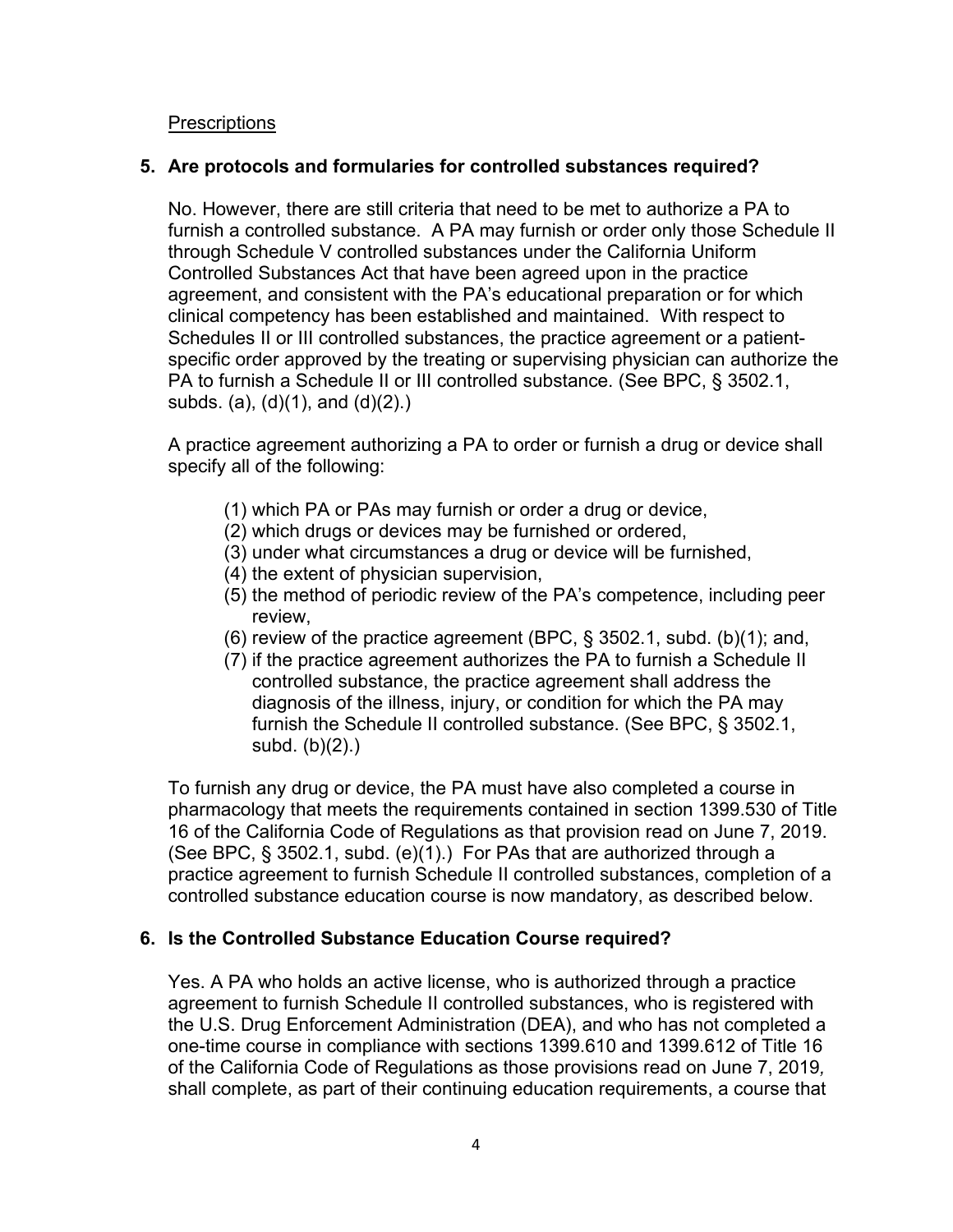covers Schedule II controlled substances and the risks of addiction associated with their use, based on standards developed by the Board. Therefore, if a PA who holds an active license has not yet completed the required course, the PA needs to complete the course before renewing their license. (See BPC, § 3502.1, subd. (e)(3).)

## **7. Can a PA furnish or order Schedule II or III controlled substances?**

Yes. A PA may furnish or order Schedule II or III controlled substances in accordance with the practice agreement or a patient-specific order approved by the treating or supervising physician. (See BPC, § 3502.1, subd. (d)(2).) However, continuing education and practice agreement requirements also need to be met to maintain compliance with the Act (see answers to Question Nos. 5 and 6 above).

## **8. Is supervising physician contact information required on PA prescriptions?**

No. PA prescription pads are no longer required to list the name, address, and telephone number of their supervising physician. Further, a PA's drug order that is authorized to be issued under the Act must be treated in the same manner as a prescription of a supervising physician, and the signature of a PA on a drug order issued in accordance with the Act is deemed to be the signature of a prescriber for purposes of the Business and Professions Code and the Health and Safety Code. (See BPC, § 3502.1, subd. (g).)

**Supervision** 

## **9. Are PAs required to identify their supervising physician for each episode of care in the patient's medical record?**

Not anymore. The legislation removed the requirement that each episode of care for a patient identify the physician responsible for the supervision of the physician assistant. (See BPC, § 3502, as amended.)

## **10.Does the supervising physician still need to review or countersign my charts?**

No. Unless the practice agreement requires it, the supervising physician no longer must review or countersign the medical records of a patient treated by a PA. The Board may, as a condition of probation or reinstatement of a licensee, require the review or countersignature of records of patients treated by a PA for a specified duration. (See BPC, § 3502, subd. (c).)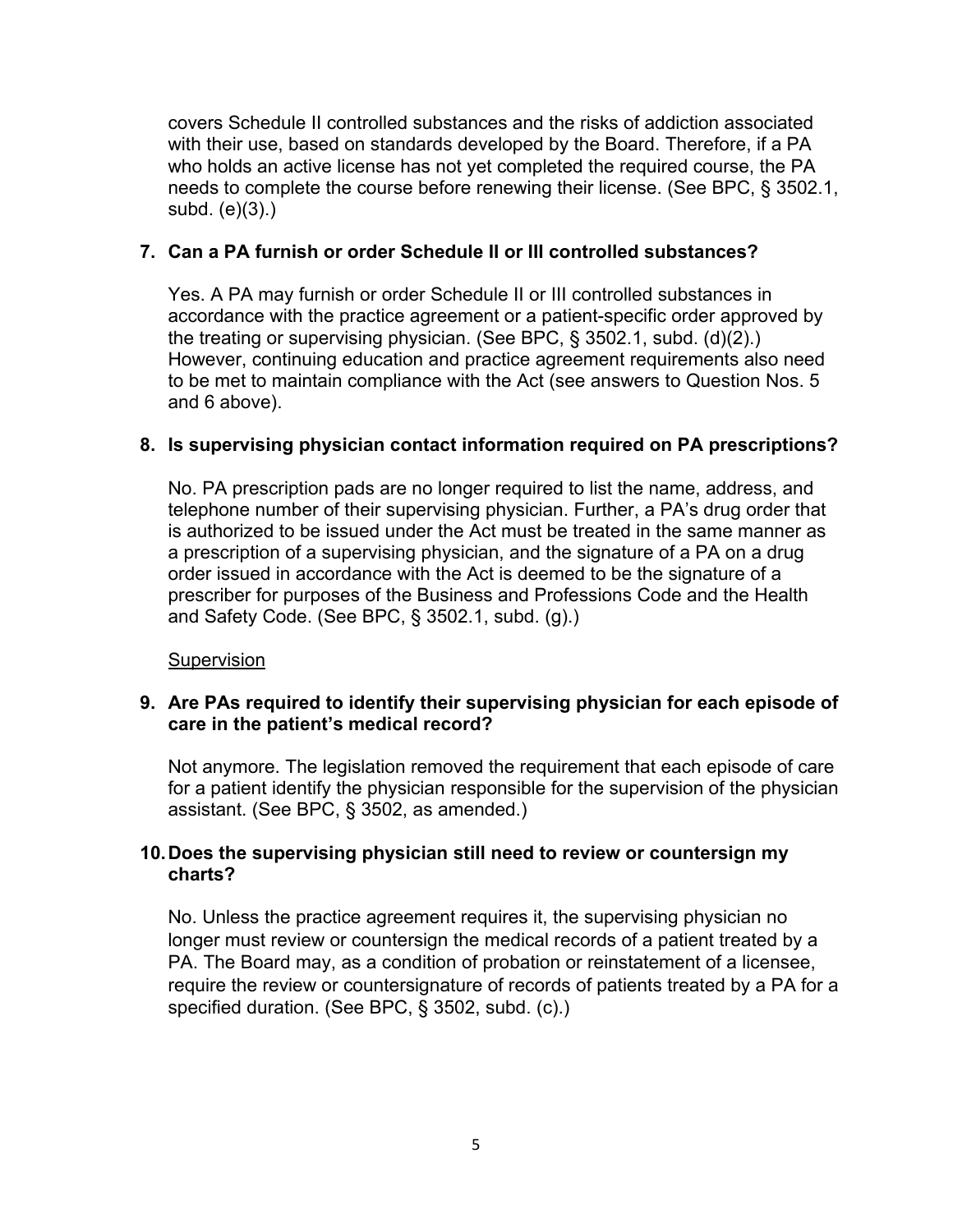### **11.What are the Responsibilities of a Supervising Physician?**

Under the new law, a supervising physician must provide adequate supervision of a PA as agreed to in the practice agreement. A supervising physician need not be physically present while the PA provides medical services but must be available by telephone or other electronic communication method at the time the PA examines the patient. (See BPC, § 3501, subd. (f)(1)(A)-(B).) However, the Board may require the physical presence of the supervising physician as a term or condition of a PA's reinstatement, probation, or imposing discipline. (See BPC, § 3501, subd. (f)(2).)

Supervision means that a physician oversees and accepts responsibility for the medical services provided by the PA. (See BPC, § 3501, subd. (f)(1).) While the PA is also no longer an agent of the supervising physician, the PA and the supervising physician can agree via practice agreement, that the PA is designated as an agent of the supervising physician. (See BPC, § 3502.3, subd. (a)(4).)

If rendering services in a general acute care hospital as defined in Health and Safety Code section 1250, the PA must be supervised by a physician who has privileges to practice in that hospital. Within a general acute hospital, the practice agreement shall establish policies and procedures to identify a physician who is supervising the PA. (See BPC, § 3502, subd. (f).)

However, amendments to the new law did not change the following requirements for physician supervision:

(a) a physician assistant licensed by the board shall be eligible for employment or supervision by a physician who is not subject to a disciplinary condition imposed by the Medical Board of California prohibiting that employment or supervision.

(b) Except as provided in Business and Professions Code section 3502.5 (state of war or emergency), a physician shall not supervise more than four physician assistants at any one time.

(c) The Medical Board of California may restrict a physician and surgeon to supervising specific types of physician assistants including, but not limited to, restricting a physician and surgeon from supervising physician assistants outside of the field of specialty of the physician and surgeon. (See BPC, § 3516.)